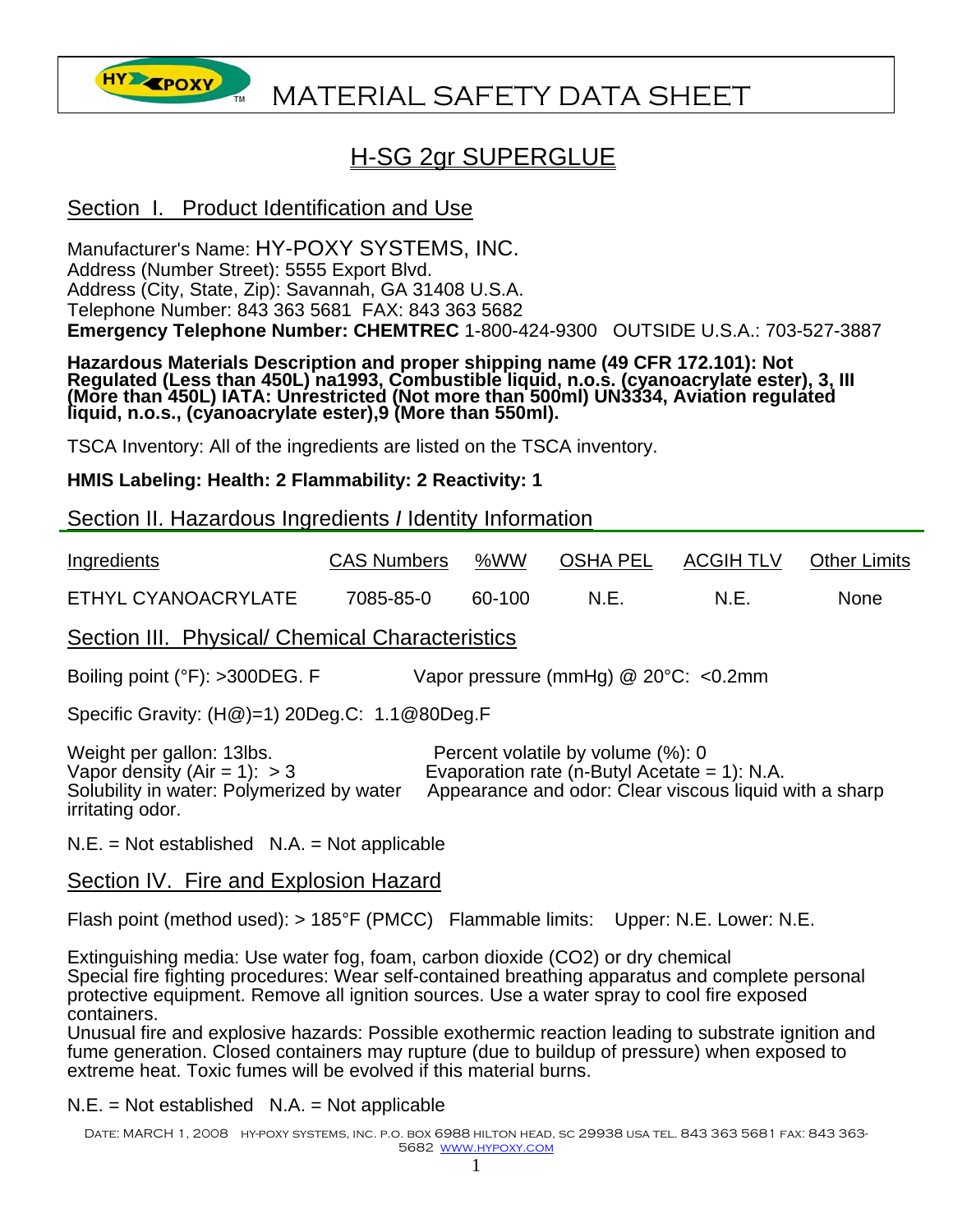

# Section V. Health Hazard Data

Threshold Limit Value: Ethyl Cyanoacrylate: 0.2ppm TWA ACGIH(TLV);none OHSA(PEL)

Primary route(s) of entry: Ingestion, skin absorption, inhalation, eyes

Health hazard/effects of over exposure:

Inhalation: Heated vapors may cause respiratory irritation. Remove to fresh air. If breathing is difficult, seek medical attention.

Eyes: . Irritating to eyes. May cause eyelids to bond.

Skin: may cause burns. May cause allergic reaction evidenced by rashes.

Ingestion: Not likely. The product will polymerize rapidly, adhering to the mouth. Ensure breathing passages are clear. Saliva will separate any solidified product within 2 days. Prevent accidental swallowing.

Chronic Effects of Overexposure: Prolonged contact with the skin may result in skin irritation and sensitization.

Carcinogenicity: This material is not considered to be carcinogenic by NTP, IARC or OSHA. Mutagenicity (Ames Test): Both positive and negative results for CAS# 25068-38-6.

Medical conditions aggravated by exposure: Pre-existing eye, skin and respiratory disorders may be aggravated by exposure to this product. Pre-existing skin or lung allergies may increase the chance of developing increased allergy symptoms.

Emergency and first aid procedures:

Inhalation: In case of exposure to a high concentration of vapor or mist, remove person to fresh air. Get medical attention if effects persist. Administer oxygen if necessary.

Eyes: Flush with plenty of warm water for at least 15 minutes and seek immediate medical attention. Cyanoacrylate will bond to eye protein and cause a lachrymatory effect that will help de bond the adhesive.

Skin: Bonds skin in seconds. Remove contaminated clothing and wash contact area with soap and water. Wash clothing before reuse and discard contaminated leather articles. Get medical attention if swelling or reddening occurs. Peel or roll surface apart with aid of blunt edge. Do not pull apart with direct opposing action. If skin is burned by a large drop, (due to heat generated by the polymerization) seek medical help. If lips are accidentally bonded, apply warm soapy water, encourage maximum wetting and pressure from saliva inside the mouth and peel or roll lips apart.

Do not try to pull lips apart. Burns: Should be treated normally after the lump of cyanoacrylate is released from the tissue.

Ingestion: If appreciable quantities are swallowed, seek medical attention. Do not induce vomiting. Dilute by giving water or milk to drink if victim is conscious. Keep individual calm. See doctor as soon as possible.

#### Section VI. Reactivity Data

Stability: Stable Conditions to avoid: Excessive heat.

Incompatibility (Materials to avoid): Polymerized by contact with water,alcohol, amines and/or alkalis.

Hazardous decomposition products: None

Hazardous polymerization: May occur.